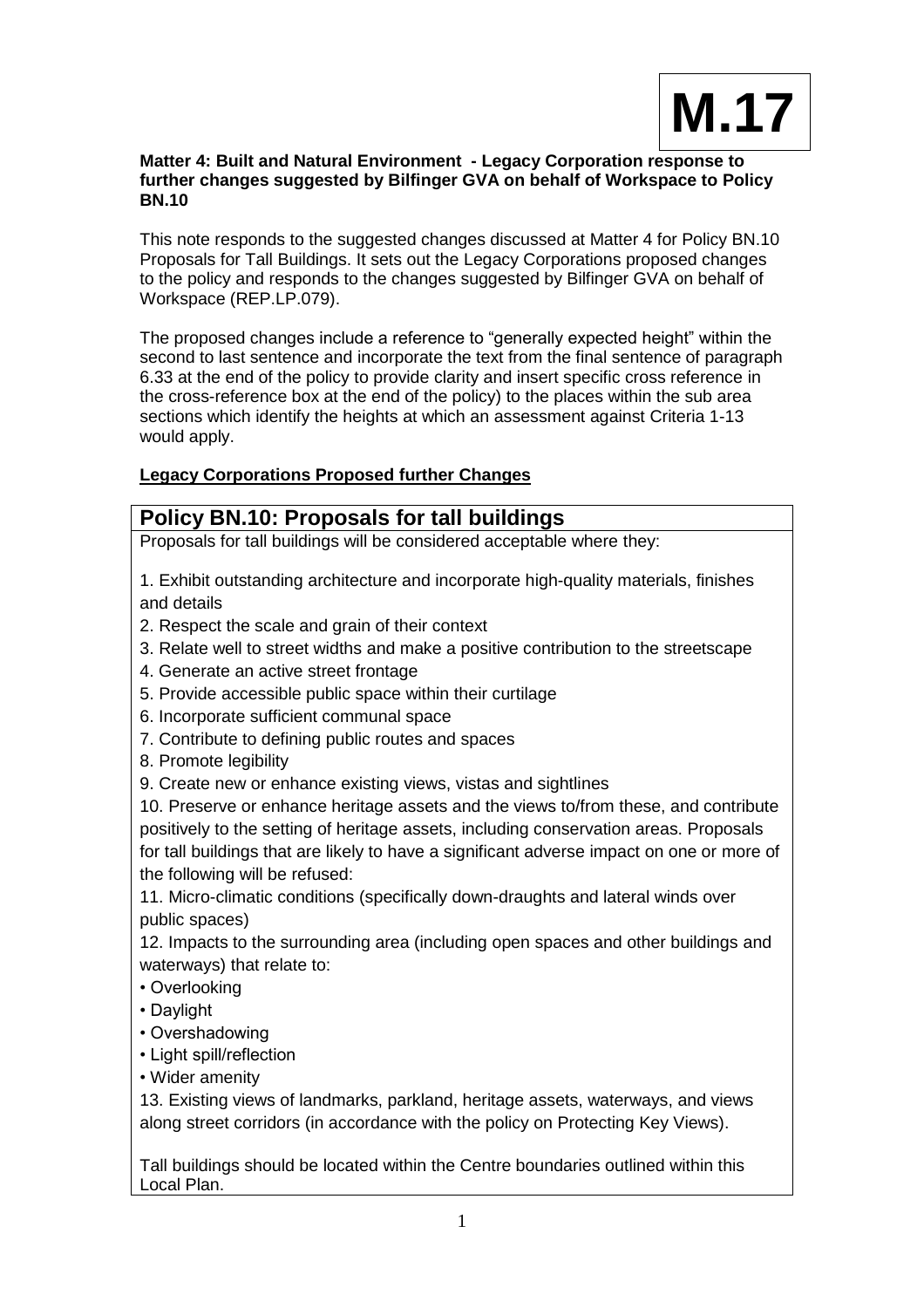In order of hierarchy, these are:

- Stratford Metropolitan Centre (parts within the Legacy Corporation Area)
- Bromley-by-Bow District Centre
- Hackney Wick Neighbourhood Centre
- Pudding Mill Local Centre
- East Village Local Centre

Tall buildings are defined by the Legacy Corporation as those that are higher than a Sub Area's prevailing or generally expected height as set out in this plan.

Proposals for tall buildings outside the Centre boundaries will be assessed against Criteria 1–13 of Policy BN.10.

**Cross-reference to policies: BN.1; BN.4; BN.9; BN.16 Sub Area Polices: 1.2; 1.4; 3.1; 4.4 London Plan policy: 7.7**

**Prevailing or generally expected heights for each sub area are defined within Policy 1.6 (page x); Table 8 (page x); Policy 3.1 (page x); Paragraph 12.5 (page x); and Table 8a (page x).**

Note: the changes from Documents LD/26 are included within the above text but not highlighted.

#### **Changes proposed by Bilfiger GVA on Behalf of Workspace**

The following changes to the last parts of the policy were suggested by Bilfinger GVA:

Tall buildings **will normally be supported within the defined centres** outlined within this Local Plan. In order of hierarchy, these are:

- Stratford Town Centre
- Bromley by Bow District Centre
- **•** Hackney Wick District Centre
- Pudding Mill Local Centre
- East Village Local Centre

Tall buildings are defined by the Legacy Corporation as those that are **substantially** higher than a Sub Area's prevailing **or generally expected** height.

**Given that the wider area falls within a Mayoral Opportunity Area, tall building proposals are anticipated to be brought forward outside of the defined centres. In such cases, proposals will be assessed against criteria 1-13 above.**

## **Reasons for not incorporating GVA's proposed wording:**

**CHANGE 1**: Tall buildings should be located will normally be supported within the Centre boundaries defined centres outlined within this Local plan.